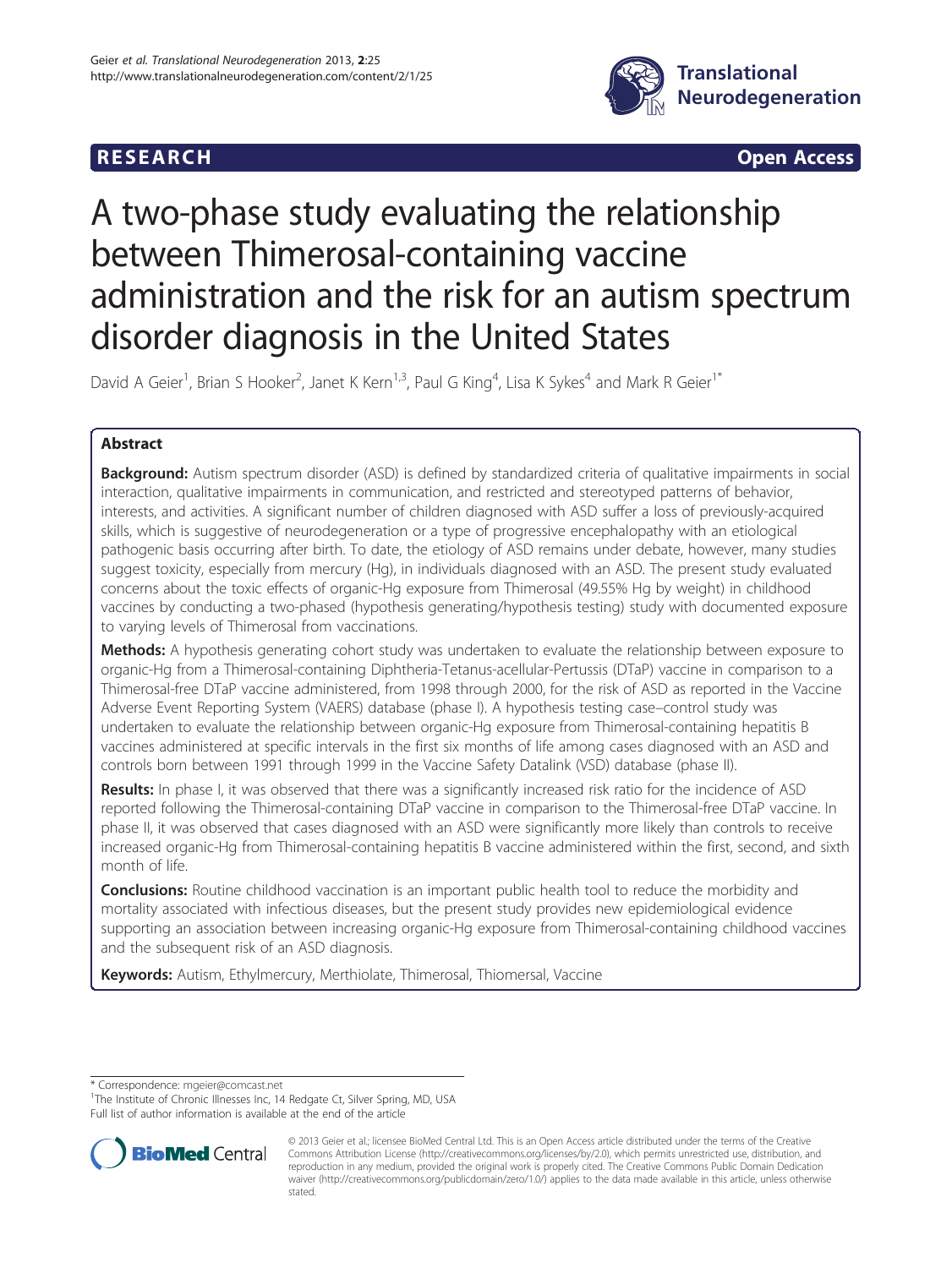## Background

Over the past two decades, the prevalence of individuals diagnosed with autism spectrum disorder (ASD) has risen dramatically [[1\]](#page-10-0), and currently at least 1 in 88 children are diagnosed with ASD in the US [[2\]](#page-10-0). ASD is defined by standardized criteria of qualitative impairments in social interaction, qualitative impairments in communication, and restricted and stereotyped patterns of behavior, interests, and activities [[3\]](#page-10-0). Although these core features define an ASD, recent investigations have described many health, physical, or behavioral co-morbid conditions consistently associated with an ASD such as gastrointestinal disturbances, incontinence, sleep problems, eating disorders, behavioral problems, and sensory processing issues [\[4](#page-10-0)].

In further considering the initial clinical presentation of ASD, a significant number of children diagnosed with ASD suffer a loss of previously-acquired skills between 6 and 18 months of age with an estimated incidence of regression among individuals diagnosed with ASDs ranging from 15% to more than 62% of all cases [[5\]](#page-10-0). The importance of postnatal loss of neurological function in those diagnosed with an ASD between 6 and 18 months of age, as observed in affected children who have regressed, is this phenomena is suggestive of neurodegeneration or a type of progressive encephalopathy with an etiological pathogenic basis occurring after birth [\[5](#page-10-0)]. To date, the etiology of ASD remains under debate. However, many studies suggest toxicity in individuals diagnosed with an ASD [\[6](#page-10-0)]. More specifically, recent evidence suggests that mercury (Hg) may be either a causal factor in or contributory to the brain pathology in ASD, possibly working synergistically with other toxic compounds or pathogens to produce the abnormal brain pathology observed in those diagnosed with an ASD [\[7](#page-10-0)].

Hg is a heavy metal that is widespread and persistent in the environment, and infants in the US are exposed to significant levels of environmental Hg through the air, water, and breast milk [\[8\]](#page-10-0). In addition to environmental Hg exposure and maternal exposures from the mother's Hg body burden, dietary intakes, and Hg-containing pharmaceuticals administered to the mother while the child is developing in utero, and injected organic-Hg from Thimerosal-containing childhood vaccines that have been and, in many countries, remain a significant source of Hg exposure for many infants during the first six months of life.

Thimerosal is an organic-Hg compound (49.55% Hg weight) added to vaccines as a preservative, typically at concentrations from 0.005% to 0.01% (12.5 μg Hg or 25 μg Hg per 0.5 mL vaccine dose) [\[9](#page-10-0)]. Thimerosal is known to rapidly dissociate into ethyl-Hg chloride, ethyl-Hg hydroxide, and sodium thiosalicylate in saline solutions. As a result of adherence to the recommended

routine childhood vaccination schedule in the US during the 1990s infants may have been exposed to bolus doses of Hg nominally ranging from 12.5 μg Hg to 62.5 μg Hg that collectively added up to nominally 200 μg Hg from Thimerosal-containing childhood vaccines during the first six months of life (3 Diphtheria-Tetanus-Pertussis vaccines with 25 μg Hg per dose + 3 Haemophilus influenzae type B vaccines with 25  $\mu$ g Hg per dose + 3 hepatitis B vaccines with 12.5 μg Hg per dose + 1 influenza vaccine with 12.5 μg Hg per dose, > 50% of all Hg exposure when considering environmental sources of Hg). This dosing pattern continues unabated in many developing nations to the present day. Moreover, despite a call for the removal of Thimerosal from all vaccines in the United States on July 7, 1999 by the American Academy of Pediatrics and United States Public Health Service [[10\]](#page-10-0), many children in the US continue to receive significant doses of Hg from the routinely recommended administration of Thimerosal-containing influenza vaccines (where more than 50% of all doses of influenza vaccine continue to contain 0.01% Thimerosal) to pregnant women, infants, and young children [[9\]](#page-10-0).

The purpose of the present study was to evaluate concerns about the toxic effects of organic-Hg exposure from Thimerosal in childhood vaccines by conducting a two-phased study with documented exposure to varying levels of Thimerosal from vaccinations. In the first phase, a hypothesis generating study was undertaken to evaluate the relationship between exposure to organic-Hg from a Thimerosal-containing Diphtheria-Tetanusacellular-Pertussis (DTaP) vaccine in comparison to a Thimerosal-free DTaP vaccine for the risk of ASD in the Vaccine Adverse Event Reporting System (VAERS) database (phase I). In the second phase, a hypothesis testing study was undertaken to evaluate the relationship between organic-Hg exposure from Thimerosal-containing hepatitis B vaccines administered at specific intervals and the risk of ASD in the Vaccine Safety Datalink (VSD) database (phase II).

#### Methods

### Phase I (hypothesis generating) - VAERS database

The VAERS is an epidemiological database that has been maintained jointly by the US Centers for Disease Control and Prevention (CDC) and US Food and Drug Administration (FDA) since 1990 as a surveillance tool to evaluate vaccine safety. Specific adverse events following vaccination are required to be reported to this database as mandated by law, but other adverse events that occur following vaccine administration are passively reported to VAERS. The VAERS Working Group of the CDC has previously acknowledged that less than 5% of the total adverse events reported to VAERS are reported by parents. Specific serious adverse events and deaths reported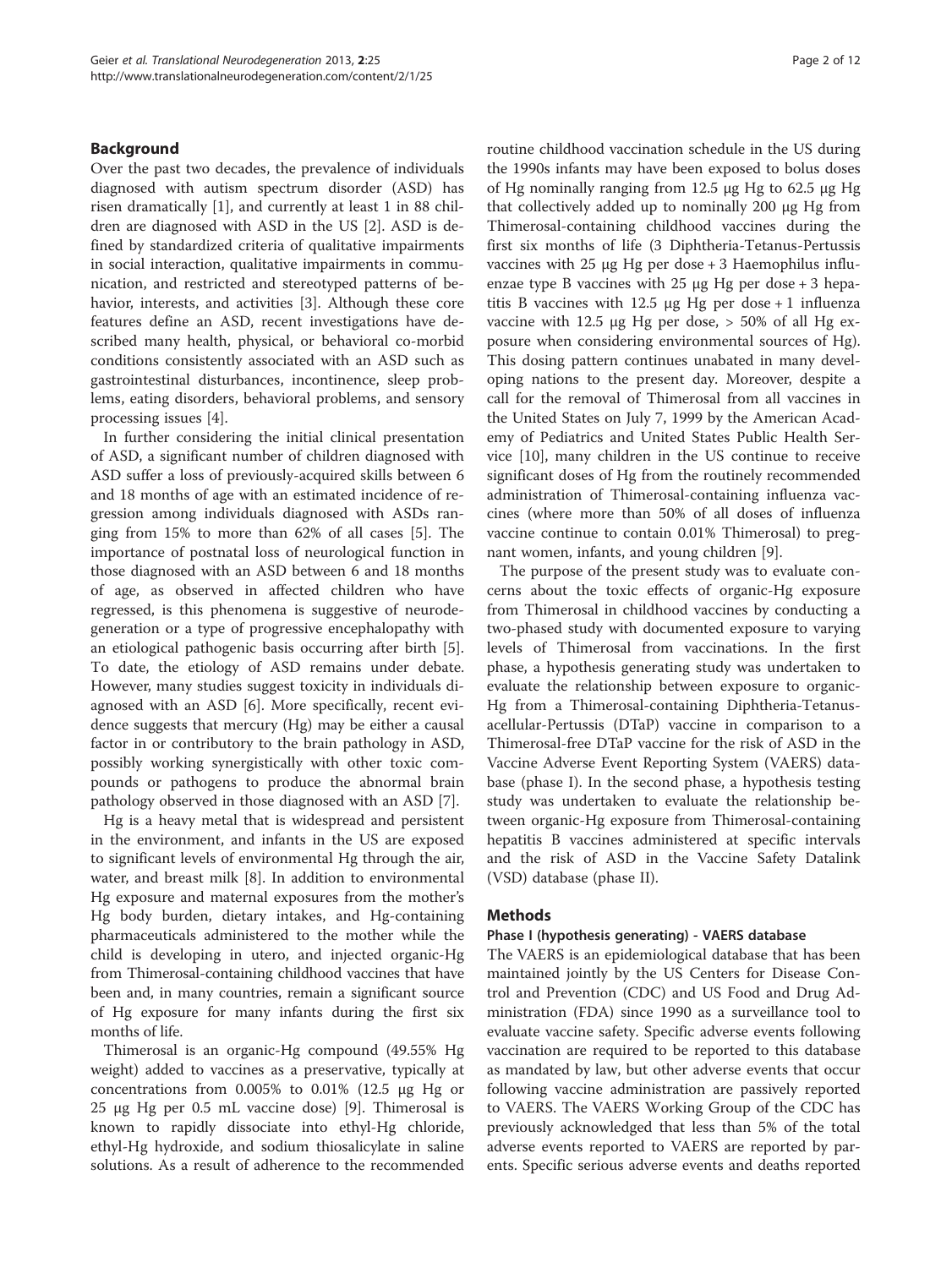to VAERS are followed-up by the CDC/FDA. The VAERS Working Group of the CDC and the FDA have repeatedly analyzed and published epidemiologic studies based upon VAERS [\[11,12](#page-10-0)].

The VAERS Working Group notes that VAERS is simple to use, flexible by design, and the data are available in a timely fashion, but it also warns that the potential limitations may include systematic error due to underreporting, erroneous reporting, frequent multiple exposures, multiple outcomes and lack of precise denominators. In addition, when evaluating data from VAERS, it is important to note that, for any reported event, no cause and effect relationship has been established. VAERS is interested in all potential associations between vaccines and adverse events. Therefore, VAERS collects information on any adverse event following vaccination, be it coincidental or truly caused by a vaccine [[11,12](#page-10-0)].

An analysis of the VAERS updated through June 12, 2013 was undertaken using the CDC Wonder online computer interface [\(http://wonder.cdc.gov/vaers.html\)](http://wonder.cdc.gov/vaers.html). This portal provides a direct method for independent investigators to rapidly analyze up-to-date data in VAERS.

### Determining the population at risk

The population at risk included infants receiving either Thimerosal-containing DTaP vaccines manufactured by Pfizer\Wyeth-Lederle Laboratories (ACEL-IMMUNE™) or Thimerosal-free DTaP vaccines manufactured by GlaxoSmithKline (INFANRIX™), both of which were administered in the United States from 1998 through 2000.

#### Determining outcomes

The VAERS was searched for ASD adverse event reports with outcome symptoms of autism (VAERS code: 10003805) and autism spectrum disorder (VAERS code: 10063844) among those with a specified state of residency in the United States. Among the adverse event reports identified, only those associated with Thimerosal-containing DTaP vaccines manufactured by Pfizer\Wyeth-Lederle Laboratories (VAERS code: 234) or Thimerosal-free DTaP vaccine doses manufactured by GlaxoSmithKline (VAERS code: 286) administered in the United States from 1998 through 2000 were examined in the present study. Overall, it was determined that there were a total of 38 ASD adverse events reported to VAERS following Thimerosal-containing DTaP vaccine doses manufactured by Pfizer\Wyeth-Lederle Laboratories and a total of 17 ASD adverse events reported to VAERS following Thimerosal-free DTaP vaccine doses manufactured by GlaxoSmithKline. These numbers were used as the numerators in phase I.

#### Determining exposure

The Biologics Surveillance Summaries (BSS) of the CDC, which are broken down by vaccine manufacturer, were used

to determine the net number of doses of vaccine distributed (this number subtracts the number of doses returned to the manufacturer from the total number distributed) (personal communication from Lisa Galloway of the CDC on May 23, 2002). The applicable BSS reported a total of 14,794,210 net number of doses of the Thimerosal-free DTaP vaccine were distributed from 1998 through 2000 and a total of 16,335,650 net number of doses of the Thimerosal-containing DTaP vaccine were distributed from 1998 through 2000. These numbers were used as the denominators in phase I.

# Statistical analyses

The Fisher's exact test contained in the StatsDirect (version 2.7.8) statistical software package was utilized for statistical analyses, and a two-sided p-value < 0.05 was considered to be statistically significant. A comparison of the frequency of ASD adverse events reported to VAERS per the total net number of doses for each vaccine type was completed. The null hypothesis was that, regardless of Thimerosal content of the vaccines under study, a similar frequency would be observed for ASD adverse events reported to VAERS per the total net number of doses for each vaccine type.

## Phase II (hypothesis testing) VSD database

The study protocol employed was approved by the CDC, the Institutional Review Board (IRB) of Kaiser Permanente North-West (KPNW), and the IRB of Kaiser Permanente Northern California (KPNC). The data were analyzed at the secure Research Data Center of the National Center for Health Statistics in Hyattsville, MD. The views expressed in this study do not necessarily reflect those of the CDC or those of Kaiser Permanente.

# Determining the population at risk

A cohort of infants enrolled in the VSD project (updated through the end of 2000) from KPNW, Kaiser Permanente Colorado (KPC), and KPNC were examined using SAS® software. The VSD project was created in 1991 by the National Immunization Program (NIP) of the CDC and VSD methods were previously described [\[13-15](#page-10-0)]. The project links medical event information, specific vaccine history, and selected demographic information from the computerized databases of several HMOs. The cohort examined was comprised of individuals with non-missing date of birth, non-missing gender, and were HMO enrolled from their date of birth.

#### Determining cases

The outcome files (inpatient and outpatient diagnoses) from this population were then reviewed to find the first instance of International Classification of Disease, 9<sup>th</sup> revision (ICD-9) diagnosed ASD (ICD-9 code: 299.00). If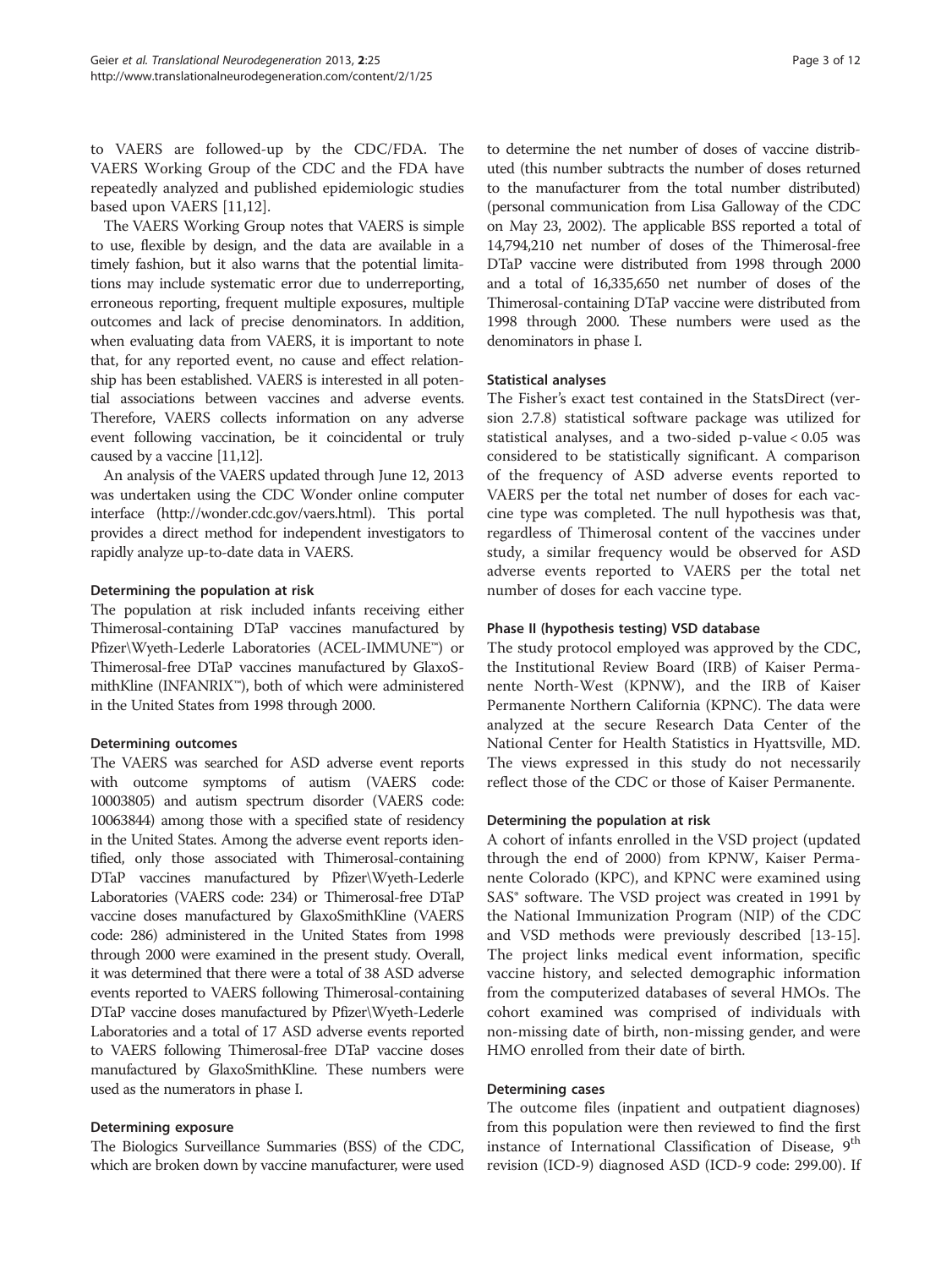there were multiple instances of the same diagnosis in a child, only the first instance was counted. In addition, to ensure the potential for an association between exposure and outcome, only individuals diagnosed with an ASD following administration of all the vaccines under study were included in the present analyses as cases.

A total of 307 cases diagnosed with ASD (males = 249, females = 58, male/female ratio =  $4.3:1$ ) born between 1991 through 1999 were identified. These individuals diagnosed with ASD were evaluated to determine their mean age of initial diagnosis of ASD and the standard deviation of mean age of initial diagnosis of ASD  $(4.2 \pm 1)$ 1.54 years-old).

### Determining controls

In order to identify controls without an ASD diagnosis who would have only a minimal chance of receiving such a diagnosis, controls had to have been continuously enrolled from birth for at least 7.29 years (mean age of initial diagnosis of  $ASD + 2x$  standard deviation of mean age of initial diagnosis of ASD). Applying this follow-up criterion yielded a total of 25,632 controls without an ASD diagnosis (males =  $13,110$ , females =  $12,522$ , male/ female ratio = 1.05) born between 1991 through 1993.

#### Hepatitis B vaccine exposure

The vaccine file for cases and controls was then reviewed to determine the exact dates of hepatitis B vaccine administration. Those cases and controls receiving no doses of hepatitis B vaccine were also included in the present study. Overall among the cases and controls, Hg exposure was assigned as 12.5 μg organic-Hg per dose for those receiving a pediatric hepatitis B vaccine or 0 μg organic-Hg per dose for those receiving combined Haemophilus influenzae type b (Hib)-hepatitis B vaccine or for those receiving none of the aforementioned vaccines.

# Statistical analyses

The Fisher's exact test contained in the SAS® software was utilized for statistical analyses, and a two-sided pvalue < 0.05 was considered statistically significant. In the first case–control experimental group (Experiment I), the data was examined to determine the frequency of exposure to 12.5 μg organic-Hg from a Thimerosalcontaining hepatitis B vaccine in the first month of life in comparison to the frequency to 0 μg organic-Hg from Thimerosal-containing hepatitis B vaccine in the first month of life among cases and controls. In the second case–control experimental group (Experiment II), the data was examined to determine the frequency receiving two Thimerosal-containing hepatitis B vaccines within the first two months of life or a total of 25 μg organic-Hg in comparison to the frequency receiving 0 μg organic-Hg from Thimerosal-containing hepatitis B vaccines in the first two months of life among cases and controls. In the third case–control experimental group (Experiment III), the data was examined to determine the frequency of receiving three Thimerosal-containing hepatitis B vaccines within the first six months of life or a total of 37.5 μg organic-Hg in comparison to the frequency of receiving 0 μg organic-Hg in the first sixth months of life from Thimerosal-containing hepatitis B vaccines among cases and controls. The overall null hypotheses for each of the case–control experimental groups examined was that there would be no difference in the frequency of exposure to organic-Hg doses from Thimerosal-containing hepatitis B vaccines among cases and controls.

# Results

#### Phase I

Table [1](#page-4-0) shows the relationship between ASD adverse events reported to VAERS following Thimerosal-containing DTaP vaccine administration in comparison to Thimerosal-free DTaP vaccine. It was observed that there was a 2.02-fold significantly (p < 0.02) increased risk ratio for the incidence of ASD reported following the Thimerosal-containing DTaP vaccine in comparison to the Thimerosal-free DTaP vaccine.

#### Phase II

Table [2](#page-4-0) displays the relationship between cases and controls being administered increasing doses of organic-Hg from Thimerosal-containing hepatitis B vaccines at several specific points within the first six months of life. It was observed that cases were significantly more likely (odds ratio = 2.18,  $p < 0.00001$ ) than controls to receive 12.5 μg organic-Hg from Thimerosal-containing hepatitis B vaccine in comparison to 0 μg organic-Hg from Thimerosal-containing hepatitis B vaccine within the first month of life. It was also observed that cases were significantly more likely (odds ratio = 2.11,  $p < 0.0001$ ) than controls to receive 25 μg organic-Hg from Thimerosal-containing hepatitis B vaccines in comparison to 0 μg organic-Hg from Thimerosal-containing hepatitis B vaccines within the first two months of life. Finally, cases were significantly more likely (odds ratio = 3.39, p < 0.001) than controls to receive 37.5 μg organic-Hg from Thimerosal-containing hepatitis B vaccines in comparison to 0 μg organic-Hg from Thimerosalcontaining hepatitis B vaccines within the first six months of life.

# Discussion

The present study evaluated the potential relationship between organic-Hg exposure from Thimerosal-containing childhood vaccines and ASD using a two-phase study design. In the first phase, the VAERS database was analyzed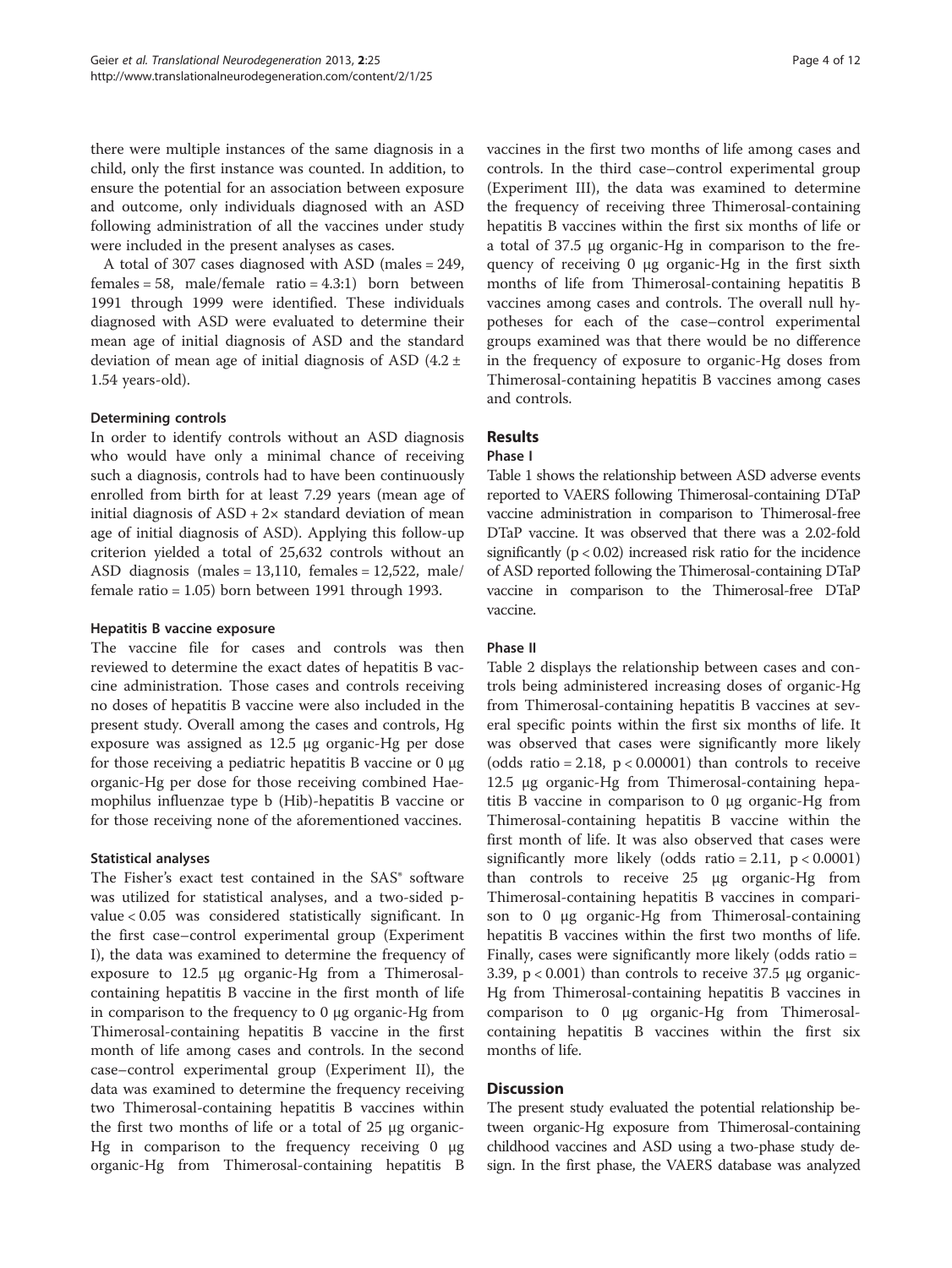| Group examined                        | Number autism/Autism spectrum<br>disorder events | Net number of doses distributed<br>$(1998 - 2000)$ | <b>Risk ratio</b><br>(95% CI) | p-value |
|---------------------------------------|--------------------------------------------------|----------------------------------------------------|-------------------------------|---------|
| Thimerosal-Containing<br>DTaP Vaccine | 38                                               | 16,335,650                                         |                               |         |
|                                       |                                                  |                                                    | $2.02(1.15 - 3.56)$           | < 0.02  |
| Thimerosal-Free DTaP<br>Vaccine       |                                                  | 14.794.210                                         |                               |         |

<span id="page-4-0"></span>Table 1 A summary of Thimerosal-containing DTaP vaccine administration in comparison to Thimerosal-free DTaP vaccine as a risk factor for ASD adverse event reports in the VAERS

for hypothesis generation, and it revealed a significant association between increasing organic-Hg exposure from Thimerosal-containing DTaP vaccine administration in comparison to Thimerosal-free DTaP vaccine for the risk of ASD. In the second phase, the VSD database was analyzed for hypothesis testing, and it revealed that those cases diagnosed with an ASD were at significantly greater risk of exposure to increasing doses of organic-Hg from Thimerosalcontaining hepatitis B vaccines administered at three specific intervals within the first six months of life in comparison to controls.

The overall two-phased epidemiological method to evaluate vaccine safety using the VAERS for hypothesis generation (phase I) and the VSD for hypothesis testing (phase II) was previously described by investigators from the CDC and the FDA [[16-18\]](#page-10-0). Specifically, these investigators described that products, such as vaccines, which are intended for healthy people, must be held to a high standard of safety assurance. However, the study of vaccine risks is more complex than for therapeutic products

because the exposure is virtually universal for many vaccines, ensuring the chance occurrence of many adverse outcomes in temporal association with vaccines. As a result, these investigators described a two-phased approach by first identifying vaccine safety risks through reports to VAERS (hypothesis generating), and then using the VSD, a consortium of managed care organization, to more rigorously evaluate vaccine-associated risks (hypothesis testing).

It is interesting to consider the specific methods employed to evaluate the potential relationship between organic-Hg exposure from Thimerosal-containing childhood vaccines and the risk of ASD in each of the two phases of the present study. Specifically, in phase I, differences in organic-Hg content were evaluated based upon the differences in Thimerosal content of two different DTaP vaccines manufactured by different companies (i.e., one used Thimerosal as a preservative and the other used 2-phenoxyethanol). Other than the difference in organic-Hg content based upon vaccine

| Group examined                                   | Number of cases diagnosed<br>with ASD (%) | Number of controls without an<br>ASD (%) | Odds ratio<br>(95% CI) | p-value   |
|--------------------------------------------------|-------------------------------------------|------------------------------------------|------------------------|-----------|
| <b>Experiment I</b>                              |                                           |                                          |                        |           |
| 12.5 µg organic-mercury within 1st<br>month      | 155 (50.49)                               | 8,161 (31.84)                            |                        |           |
|                                                  |                                           |                                          | 2.18 (1.74-2.73)       | < 0.00001 |
| 0 µg organic mercury within 1st<br>month         | 152 (49.51)                               | 17,471 (68.16)                           |                        |           |
| <b>Experiment II</b>                             |                                           |                                          |                        |           |
| 25 µg organic-mercury within first<br>2 months   | 154 (50.49)                               | 8,172 (32.55)                            |                        |           |
|                                                  |                                           |                                          | 2.11 (1.68-2.64)       | < 0.0001  |
| 0 µg organic-mercury within first<br>2 months    | 151 (49.51)                               | 16,935 (67.45)                           |                        |           |
| <b>Experiment III</b>                            |                                           |                                          |                        |           |
| 37.5 µg organic-mercury within first<br>6 months | 30 (76.92)                                | 1,073 (49.54)                            |                        |           |
|                                                  |                                           |                                          | 3.39 (1.60-7.18)       | < 0.001   |
| 0 µg organic-mercury within first<br>6 months    | 9(23.08)                                  | 1,093 (50.46)                            |                        |           |

Table 2 A summary of organic-mercury exposure from Thimerosal-containing hepatitis B vaccine administration among ASD cases and controls in the VSD database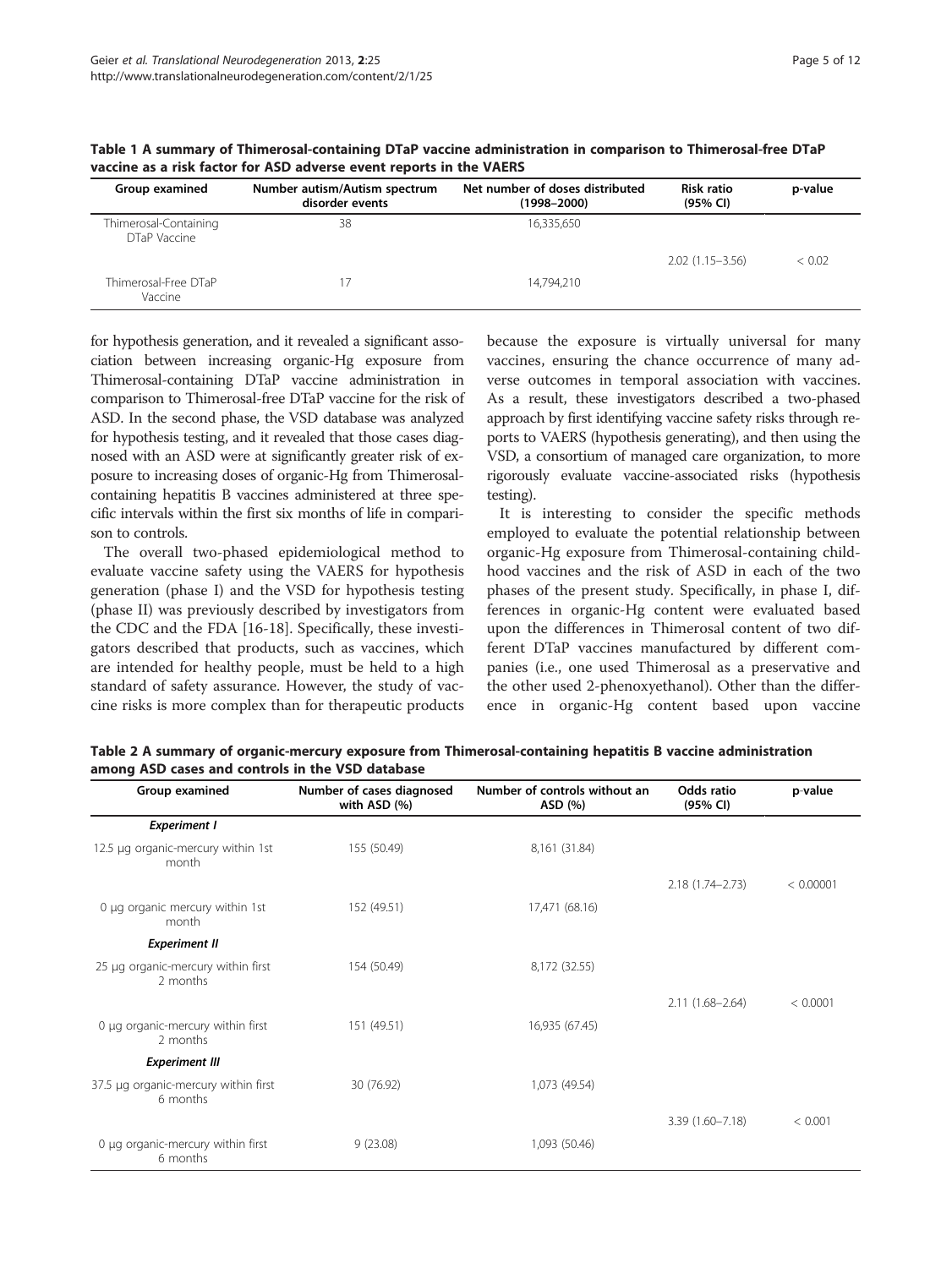manufacturer, these vaccines were similar, being recommended for administration to US infants in the same vaccine schedule at 2, 4, and 6 months of age [[19\]](#page-10-0).

Specifically, in phase II, differences in cumulative doses of organic-Hg received at specific intervals during the infant period were evaluated based upon the wideranging recommendations for routine hepatitis B vaccine administration. In 1991, the Advisory Committee on Immunization Practices (ACIP) recommended that infants should receive their hepatitis B vaccine doses as follows: first dose between birth and 2 months of age, second dose between 1 and 4 months of age, and third dose between 6 and 18 months of age [[20\]](#page-10-0).

Importantly, all told, it is apparent that the differences in organic-Hg exposures observed in both phases of the present study were not the result of a small group of children receiving anomalous exposures to vaccines. Instead, in phase I, these differences were a function of vaccine composition by vaccine manufacturer. Alternatively, phase II assessed varying levels of organic-Hg exposure which resulted from the varying windows recommended for administration of hepatitis B vaccines during the first year of life.

The results observed in the present study also appear to offer important potential biological mechanistic insights into the relationship between the timing and cumulative effects of organic-Hg exposure from Thimerosal-containing vaccines and the risk of receiving a diagnosis of ASD. For example, the effects of later additional organic-Hg exposure from administration of a second or third Thimerosalcontaining hepatitis B vaccine did not increase the risk of receiving a diagnosis of ASD in a dose-proportional manner (i.e., odds ratio for second dose of Thimerosal-containing hepatitis B vaccine = 4 and odds ratio for third dose of Thimerosal-containing hepatitis B vaccine = 6). Instead, the odds ratio of receiving an ASD diagnosis after receiving two doses of Thimerosal-containing hepatitis B vaccine (25 μg organic-Hg) by two months of age was similar to the of receiving one dose of Thimerosal-containing hepatitis (12.5 μg organic-Hg) by one month of age. The odds ratio for receiving an ASD diagnosis after three doses of Thimerosalcontaining hepatitis B vaccine (37.5 μg organic-Hg) was increased relative to those children receiving one or two doses of Thimerosal-containing hepatitis B vaccine, but the increase observed was significantly below what which would be expected from a cumulative perspective without considering the variable of timing of administration. Our observation of odds ratio being modified by time of exposure is consistent with previous observations regarding other cases of Hg intoxication, in which early exposure is associated with more significant adverse effects (i.e., Hg intoxication susceptibility: fetuses > infants > children > adults) [[21\]](#page-10-0).

In addition, the results observed in the present study support the hypothesis that a significant number of children

diagnosed with an ASD experience neurodegeneration or a type of progressive encephalopathy with an etiological pathogenic basis occurring after birth. This is the case because the source of exposure examined in the present study was from Thimerosal-containing childhood vaccines administered between birth and 6 months of age, and a significant number of children diagnosed with an ASD have been reported to suffer a loss of previously-acquired skills between 6 and 18 months of age [\[5\]](#page-10-0). Because those exposed to Thimerosal-containing vaccines have a statistically significant increased risk of being diagnosed with an ASD, and because administration of Thimerosal-containing vaccines examined in this study was administered between birth and 6 months of age, it is valid to suggest that a significant number of individuals examined in this study who were diagnosed with an ASD suffered neurodegeneration or a type of progressive encephalopathy for which the etiological pathogenic basis was exposure to organic-Hg from Thimerosal administered as a vaccine component.

Importantly, many recent studies support the biologically plausible role of organic-Hg exposure from Thimerosalcontaining vaccines in the pathogenesis of ASD [\[9\]](#page-10-0). Investigators have examined the distribution of organic-Hg following administration of Thimerosal to animals and infants. For example, administering Thimerosal mimicking the US vaccine schedule of the 1990s to infant monkeys, researchers found that significant levels of Hg were present in the brain (about 40–50 parts-per-billion), and a significant fraction of the Hg was present as inorganic-Hg (about 16 parts-per-billion) that was observed to not significantly decline 120 days following the last dose of Thimerosal [\[22](#page-10-0)]. Other investigators undertook further evaluations of the speciation of Hg present in rat tissues following administration of Thimerosal [\[23\]](#page-10-0). Interestingly, these researchers observed that administration of Thimerosal resulted in significant brain levels of Hg with 63% present in the form of inorganic-Hg, 13.5% as ethyl-Hg, and, unexpectedly, 23.7% as methyl-Hg.

In addition, investigators observed that Thimerosalcontaining vaccine administration to human infants significantly increased the vaccinated infants' blood Hg levels (with some infants having total blood Hg levels in excess of the safety limits established by the US Environmental Protection Agency) and also significantly increased the vaccinated infants' hair ethyl-Hg levels (with some infants having total hair Hg levels in excess of the safety limits established by the US Environmental Protection Agency of 1 part-permillion) [\[9](#page-10-0)]. Finally, in further research on the distribution of Hg species within the body, investigators recently demonstrated that ethyl-Hg is actively transported across neuronal cellular membranes to the same degree as methyl-Hg, by the L-type neutral amino acid carrier transport (LAT) system [\[24](#page-10-0)].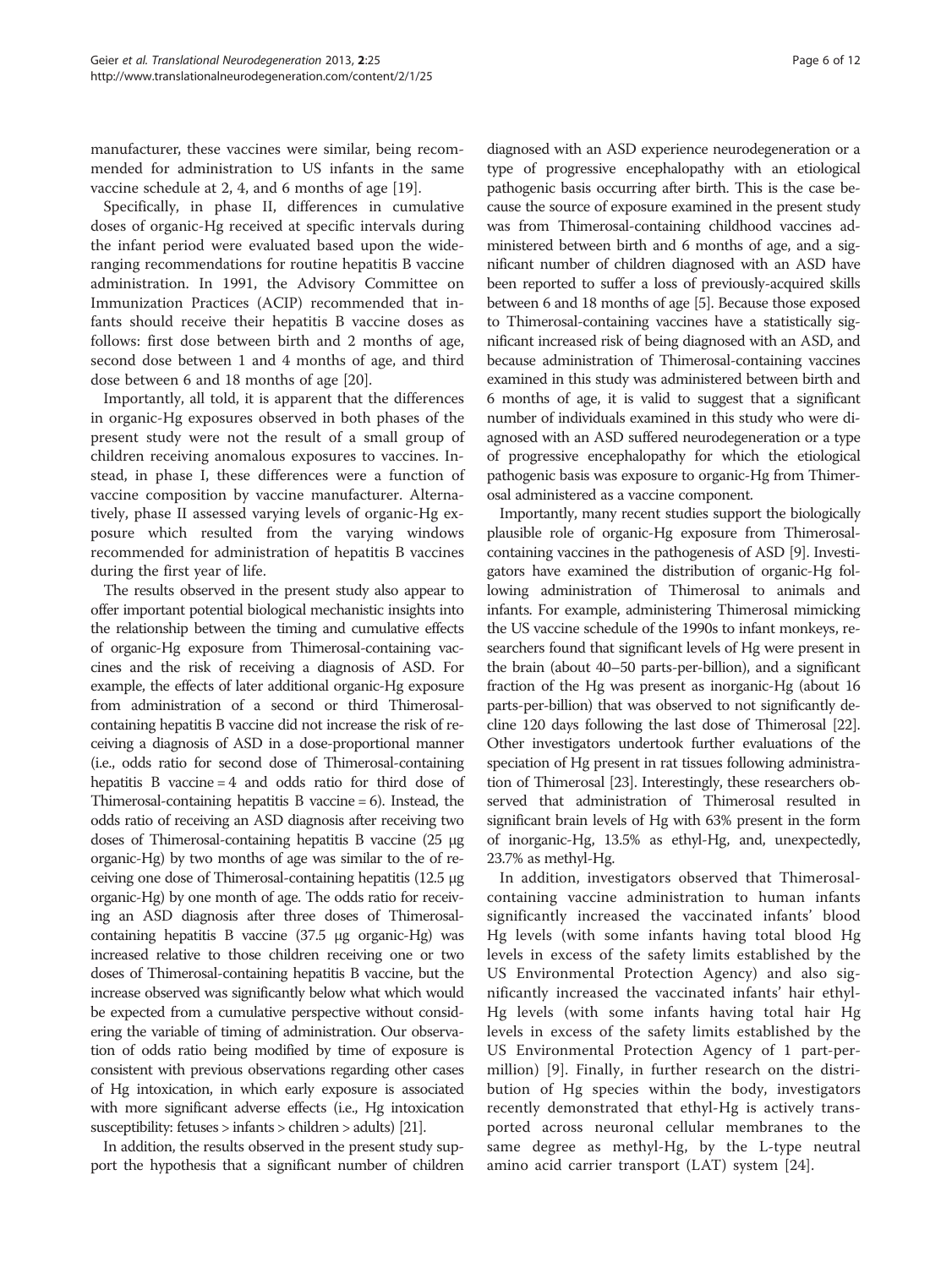The presence of Hg within brain cells is significant because it can induce cellular damage consistent with the neuronal damage observed in the brains of individuals diagnosed with ASD, and this damage is dependent upon thiol availability, especially glutathione, in that inadequate thiol availability results in significantly greater cellular damage from Hg [[7,25\]](#page-10-0). Many previous studies reveal children diagnosed with ASD have limited thiol availability and decreased glutathione reserve capacity, deficits which make them more susceptible to the toxic effects of Hg exposure from administration Thimerosal-containing vaccines [[9\]](#page-10-0).

Studies have also evaluated the potential for organic-Hg exposure from Thimerosal-containing vaccine administration to induce ASD pathology or clinical symptoms in animal model systems. These studies have yielded significant pathology or clinical symptoms in mice, rats, hamsters, and monkeys that are consistent with those observed in ASD following exposure to Thimerosal-containing vaccines mimicking the 1990s US routine childhood vaccination schedule [[9\]](#page-10-0).

The results observed in the present study are also supported by a number of previous epidemiological studies finding an association between organic-Hg exposure from Thimerosal-containing vaccines and ASD, using several epidemiological methods in various databases. For example, Young et al., using an ecological study design, evaluated the relationship between the birth cohort prevalence of specific neurodevelopmental disorder and birth cohort exposures to Hg from Thimerosal-containing childhood vaccines in the VSD [[26\]](#page-10-0). Consistent with the results observed in the present study, it was seen that infants receiving an additional 100 μg organic-Hg from Thimerosal-containing childhood vaccines from birth to 7 months of age, had a significantly increased risk ratio of 2.87 for ASD, and infants receiving an additional 100 μg organic-Hg from Thimerosal-containing childhood vaccines from birth to 13 months of age, had a significantly increased risk ratio of 2.62 for ASD.

As another example, Gallagher and Goodman evaluated the relationship between administration Thimerosal-containing hepatitis B vaccine administration and the subsequent risk of individual being diagnosed with an ASD, based upon assessment of the National Health Interview Survey (NHIS) 1997–2002 data sets [\[27\]](#page-10-0). They reported that boys diagnosed with an ASD in comparison to controls had a 3-fold significantly greater odds ratio for receiving a Thimerosalcontaining hepatitis B vaccine during the first month of life.

Previously, Geier and Geier reported on the results of a meta-analysis using statistical modeling to evaluate the relationship between exposure increased Hg doses from Thimerosal-containing vaccines and neurodevelopmental

disorder adverse event reports in VAERS [\[28\]](#page-10-0). They reported that there was a 1.6-fold significantly increased risk of ASD adverse event reports submitted to VAERS following additional doses of organic-Hg from Thimerosalcontaining vaccine administration.

The results of the present study differ from several other cohort studies that failed to find an association between ASD and organic-Hg exposure from Thimerosalcontaining childhood vaccines [\[29](#page-10-0)[-31](#page-11-0)]. This may have occurred, in part, because other studies examined cohorts with significantly different childhood vaccine schedules and with different diagnostic criteria for outcomes. This difference may have also occurred because these other studies employed different epidemiological methods, especially with respect to the issue of followup period for individuals in the cohorts examined. The method used to measure follow-up period for individuals is a critical issue in all studies examining the relationship between exposures and the subsequent risk of an ASD diagnosis. This is the case because the risk of an individual being diagnosed with an ASD is not uniform throughout his/her lifetime. As observed in the present study, the initial mean age for an ASD diagnosis was 4.2 years-old, and the standard deviation of mean age of the initial diagnosis of ASD was 1.54 years-old. Therefore, any follow-up method that fails to consider the lagtime between birth and age of initial ASD diagnosis will likely not be able to observe the true relationship between exposure and the subsequent risk of an ASD diagnosis.

This type of concern is apparent with respect to the study published by Hviid et al. [\[29](#page-10-0)]. These investigators reported on a population-based cohort study of all children born in Denmark from January 1, 1990, until December 31, 1996 comparing children vaccinated with a Thimerosal-containing vaccine formulation (early years of the study) with children vaccinated with a Thimerosal-free formulation (latter years of the study) of the same vaccine. In order to evaluate years of follow-up for individuals in the study, these investigators described them in terms of person-years. As a result, these investigators assumed equality of person-years of contribution to the study regardless the age of the individual, despite observing a similar mean age of an ASD diagnosis  $(4.7 \pm 1)$ 1.7 years-old) as the present study. The consequence in the Hviid et al. [\[29\]](#page-10-0) study was that an out-of-proportion number of person-years of follow-up was observed for the older children who had received Thimerosalcontaining vaccine formulation in comparison to the younger children vaccinated with a Thimerosal-free vaccine formulation, rendering the results of the study uninterpretable. Similar limitations apply to the cohort studies published by Andrew et al. [[30](#page-10-0)] (median age of initial ASD diagnosis = 4.4 years-old) and Verstraeten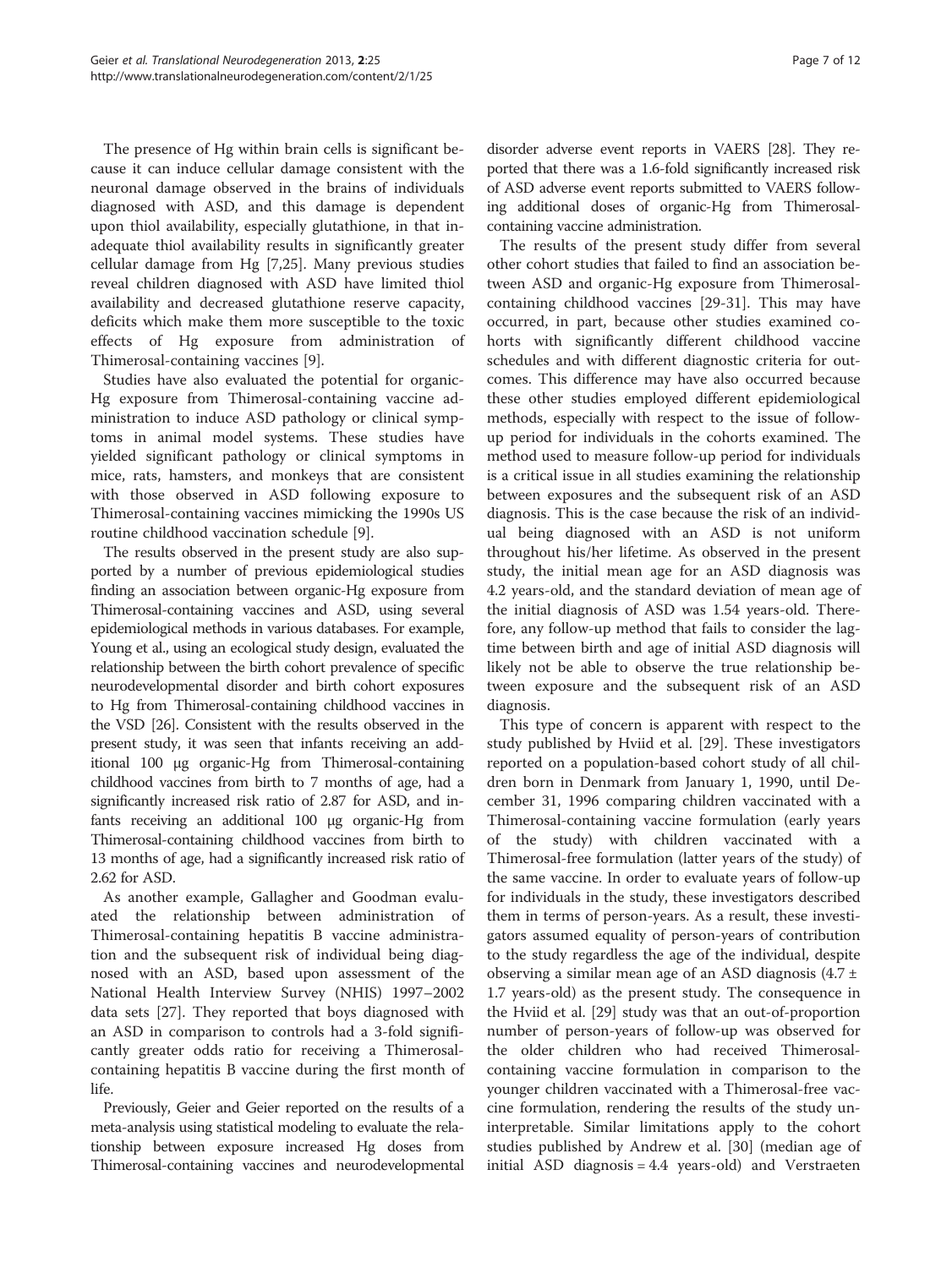et al. [[31\]](#page-11-0) (median age of initial ASD diagnosis HMO  $A = 49$  months [4.08 years] and HMO B = 44 months [3.67 years]), which used hazard models (i.e., models which presume a constant relative hazard of ASD diagnosis over time) to evaluate follow-up of individuals in their respective examinations of the relationship between Thimerosal-containing vaccine exposures and the subsequent risk of an ASD diagnosis.

In order to further reveal the importance of follow-up period, the following example is informative. In the aforementioned Verstraeten et al. [[31](#page-11-0)] study, the investigators examined a VSD dataset that shared significant overlap with the one examined in the present study. Verstraeten et al. [[31](#page-11-0)] observed a risk ratio =  $1.16$  (95% confidence interval = 0.78-1.71) for ASD diagnosed among infants receiving 12.5 μg organic-Hg exposure from Thimerosal-containing vaccines administered in the first month of life. This observation is in contrast to the odds ratio = 2.18 (95% confidence interval  $= 1.74 - 2.73$ ) observed in the present study when comparing cases to controls for receiving 12.5 μg organic-Hg exposure from Thimerosal-containing hepatitis B vaccine in comparison to receiving 0 organic-Hg exposure from Thimerosal-containing hepatitis vaccine administered in the first month of life. A further analysis of the dataset examined in the present study, using reduced lengths of continuous follow-up among controls presumed to be without an ASD diagnosis, revealed that if the length of continuous follow-up criteria was reduced to the mean age of initial ASD diagnosis + standard deviation of initial ASD diagnosis (5.7 years), the odds ratio = 1.69 (95% confidence interval = 1.35-2.12). Further, if the length of continuous follow-up criteria was reduced further among controls to only the mean age of initial ASD diagnosis (4.2 years), the odds ratio =  $1.47$  (95% confidence interval =  $1.18-1.85$ ). Finally, if the length of continuous follow-up criteria was reduced even further among controls to only the mean age of initial ASD diagnosis - standard deviation of initial ASD diagnosis (2.7 years), the odds ratio  $= 1.21$  (95% confidence interval = 0.97-1.51), a value that, considering the confidence intervals, is consistent with the risk ratio = 1.16 (95% confidence interval = 0.78-1.71) observed in the Verstraeten et al. [[31\]](#page-11-0) study. Although the aforementioned odds ratios are still statistically significant (except for the last analysis requiring continuous follow-up criteria among controls to only the mean age of ASD diagnosis - standard deviation), the effect becomes less pronounced in each instance as increasing levels of ambiguity of diagnosis are introduced among controls due to the lack of appropriate follow-up.

#### Strengths/limitations

A strength of the present study involved examination of two separate cohorts of children from two separate databases (i.e., VAERS and VSD). The observations made in VAERS were based upon retrospective assessment of passively reported adverse events. In contrast, the VSD observations were made based upon retrospective assessment of prospectively collected medical records of patients enrolled in various HMOs. Despite these intrinsic differences in data-collection methods between the two databases, in both databases organic-Hg exposure from Thimerosalcontaining vaccine administration was consistently associated with a subsequent diagnosis of an ASD.

The study design used to evaluate the relationship between exposure and outcome was another significant strength of the present study. In phase I of the study, adverse event reports in VAERS were analyzed. The method employed to examine VAERS ensured that the exposures to the various types of vaccines studied occurred prior to the outcomes described in the adverse event reports, since those reporting the subsequent adverse outcomes in association with the vaccines listed on the adverse event reports. In phase II, cases had to be enrolled from birth and were required to be continuously enrolled until a medical diagnosis of an ASD was made and controls had to be enrolled from birth for a sufficient time period to ensure that there was a very small chance that, during additional follow-up, any of the controls would be medically diagnosed with an ASD. As a result, any factors associated with enrollment (i.e., adjustment for potential independent variables between cases and controls were not necessary because enrollment was from birth) or healthcare-seeking behavior (i.e., adjustment for potential access/availability of healthcare was continuous among cases and controls) were minimized.

For cases diagnosed with an ASD, it was possible to mathematically evaluate the mean and standard deviation of age for initial ASD diagnoses within the VSD. From this information, it was possible to estimate how many additional potential diagnoses of ASD were missed. It was decided, *a priori*, to ensure adequate amounts of data for our analyses, that controls had to be continuously enrolled in the VSD from birth until they were at least 7.29 years-old (mean age of initial diagnosis of  $ASD + 2x$  standard deviation of mean age of initial diagnosis of ASD). Based on the data for age of initial diagnosis for ASD, this was a sufficient period to ensure that, with further follow-up, those controls without an ASD would probably not receive an ASD diagnoses in the VSD (mathematically there is  $a < 2.5\%$  chance of these individuals being diagnosed with an ASD with additional follow-up time beyond 7.29 years). In addition, cases diagnosed with an ASD were specifically evaluated to ensure that only those cases diagnosed with an ASD following vaccine administration were considered in the present analyses.

Another strength of the study was that the VSD and VAERS data were collected independently of the study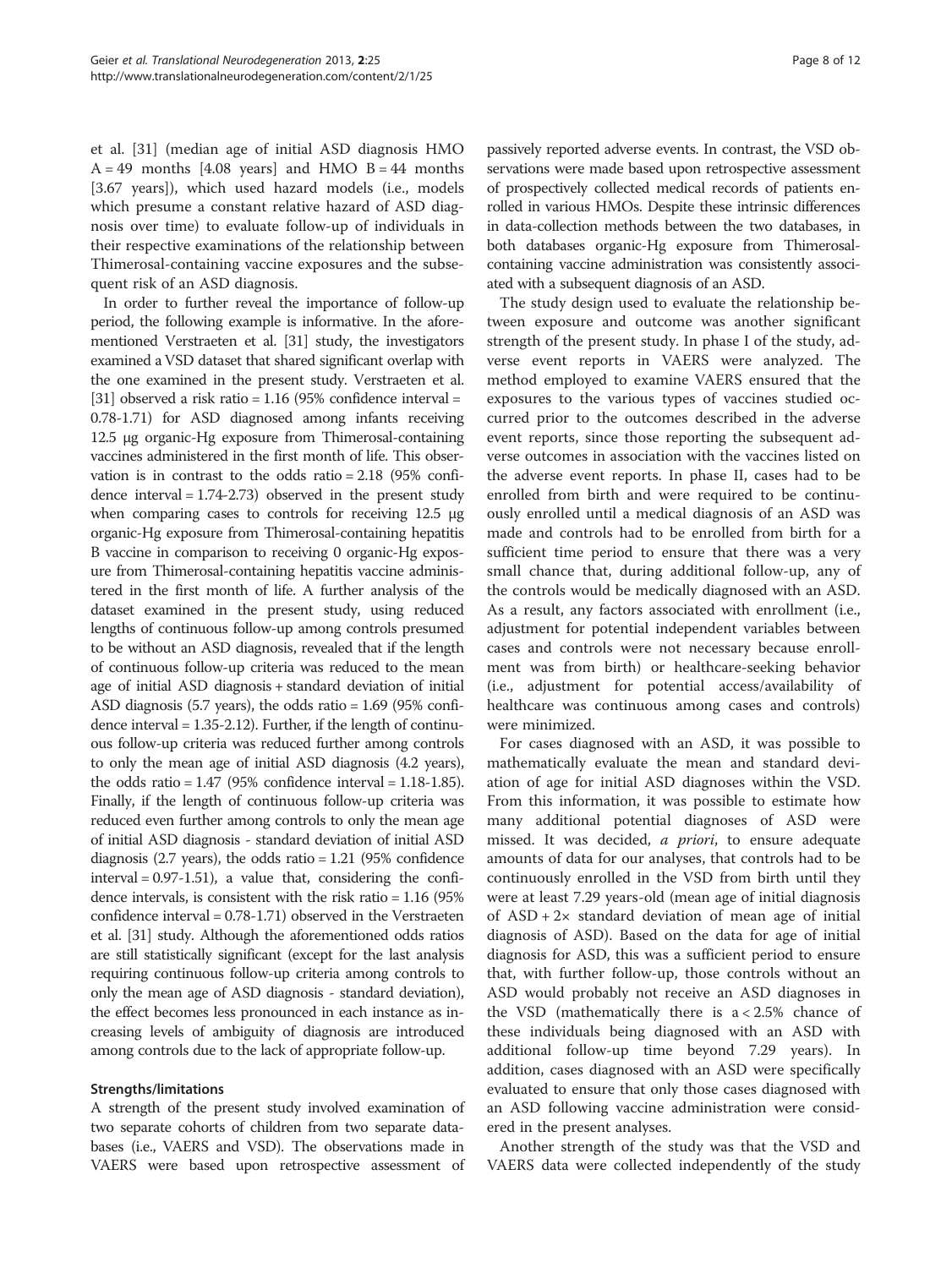design used in the present study. The VSD data records analyzed, in particular, were collected as part of the routine healthcare individuals received as part of the participation with their respective HMOs, and as such, the healthcare providers in no way were thinking about the potential association between vaccine exposures and potential health outcomes.

However, the results of the present study may have a number of potential limitations. It is possible the results observed may have occurred from unknown biases or cofounders present in the datasets examined. This seems unlikely because other control outcomes (i.e. outcomes that are not biologically plausibly linked to postnatal organic-Hg exposure from Thimerosal-containing vaccines) were examined, such as a diagnosis of congenital anomalies (ICD-9 code: 759.9) in the VSD database, using the same methodology employed for ASD. No similar patterns of significant associations were observed as that found for organic-Hg exposure from Thimerosal-containing hepatitis B vaccine administration and the subsequent risk of ASD diagnosis. For example, exposure to 12.5 μg organic-Hg from Thimerosalcontaining hepatitis B vaccines administered in the first month of life in comparison to 0 μg organic-Hg from Thimerosal-containing hepatitis B vaccines administered in the first month of life among cases and controls revealed similar risk of exposure (odds ratio =  $1.03$ , p >  $0.50$ ). Similarly, adverse event reports with the control outcome symptom of febrile convulsion (VAERS code: 10016284) were searched for in VAERS using the same methodology employed for ASD. The results of that analysis failed to reveal a similar pattern of a significant association observed for organic-Hg exposure from Thimerosal-containing DTaP vaccine in comparison to Thimerosal-free DTaP vaccine administration and the risk of reported ASD. There were 48 adverse event reports with febrile convulsions reported to VAERS following administration of Thimerosalcontaining DTaP vaccines in comparison to 41 adverse event reports with febrile conclusions reported to VAERS following administration of Thimerosal-free DTaP vaccines  $(risk ratio = 1.06, p > 0.50).$ 

It is also possible that the VAERS and VSD databases examined in the present study may have limitations. As described previously, VAERS may have shortcomings, such as underreporting, difficulty in determining causal relationship, lack of precise denominators. Nevertheless, as previously described by investigators from the CDC, almost all of these types of shortcomings would apply equally to VAERS reports after vaccines administered to similar populations [[32](#page-11-0)], such as the Thimerosal-containing and Thimerosal-free DTaP vaccines examined in the present study. As a result, the comparison of vaccines administered to similar populations should provide accurate relative qualitative and quantitative relationships between vaccine exposures and adverse outcomes [\[32\]](#page-11-0). The VSD may also have limitations because despite having vaccination and medical records linked by computer, the cohort in VSD is restricted to a limited population derived from several different participating HMOs. The validity of the databases examined in the present study is significantly supported by the consistency of the results observed in VAERS and VSD.

Another potential limitation of the present study is that the results observed may be the result of statistical chance. However, such a possibility would be unlikely given the limited number of statistical tests performed, the highly significant results observed (most p-values observed were < 0.01), and the consistency in the direction and magnitude of the results observed in two separate epidemiological databases.

Still, other potential limitations of the present study include the possibilities that some of the individuals in the cohorts in VAERS and VSD examined may have had more subtle neurological dysfunction that was not brought to the attention of their healthcare providers, healthcare providers may have misdiagnosed some individuals, or some vaccine exposures may not have been appropriately classified. These limitations, while possibly present in the data examined in the current study, should not have significantly impacted the results observed because it is unclear how differential application would have occurred to the study cohorts examined based upon the Thimerosal doses that the individuals received. Moreover, misclassification occurring in the data examined would tend to bias any results observed toward the null hypothesis, since such effects would result in individuals being placed in the wrong exposure and/ or outcome categories examined, and result in decreased statistical power to determine true potential exposureoutcome relationships.

In addition, another potential limitation of the present study is that exposures to other sources of Hg were not evaluated. It is very likely that the individuals examined in the present study incurred other organic-Hg exposures from other Thimerosal-containing childhood vaccines, dental amalgams, fish, or other environmental sources. While these other sources of Hg may play a significant involvement in the pathogenesis ASD, these unaccounted for Hg exposures would actually tend to bias the results observed towards the null hypothesis because they potentially would confound the specific exposure classifications of Hg examined. For example, individuals classified as having lower organic-Hg exposure from Thimerosal-containing vaccines may have actually received high doses of Hg from other sources, and individuals having higher organic-Hg exposure from Thimerosal-containing vaccines may have actually received low doses of Hg from other sources, with the net result tending to minimize the magnitude of the associations observed.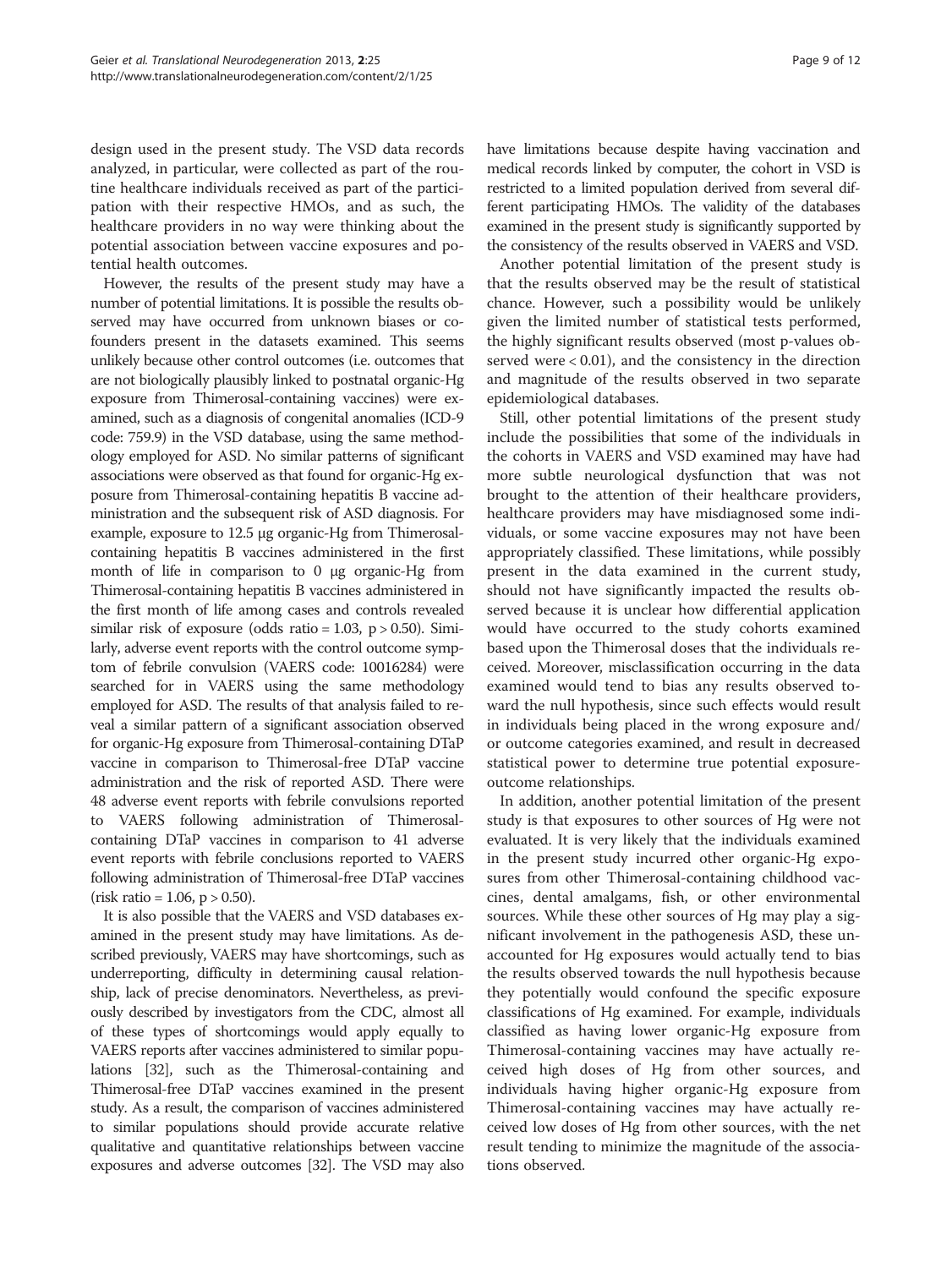It is also possible that the findings may be the result of the vaccines themselves or other components of the vaccines studied, which in isolation or synergistically, interacted with the organic-Hg exposures examined in the present study. The former seems remote, since in our study of DTaP vaccines in VAERS for example, as summarized in Table 3, the composition of the Thimerosal-free DTaP vaccine in comparison to the Thimerosal-containing DTaP vaccine indicates that vaccine components such as antigens, aluminum, formaldehyde, and other trace constituents were more present overall in the Thimerosal-free DTaP vaccine in comparison to the Thimerosal-containing DTaP vaccine. We suggest that in future studies additional examination should be undertaken further evaluate the potential adverse consequences of the vaccines themselves or other vaccine components both as a function of exposure and timing of exposure.

Another limitation of the present study is that individuals diagnosed with an ASD were based upon the information contained in the automated adverse event reports reported to VAERS or in the ICD-9 codes recorded within the automated medical records in VSD. As such, no additional medical information was provided about the individuals examined, such as whether the individuals diagnosed with an ASD experienced a regression. As discussed previously, it would be important to examine such phenomena in future studies, since regressive ASD would be expected to be associated with a neurological insult occurring in the early postnatal period, whereas non-regressive ASD would be expected to be more associated with a neurological insult occurring in the prenatal period. It would be worthwhile in future studies to attempt to further examine the potential relationship between timing of Hg exposure and the initial onset of ASD symptoms.

Finally, the current study suffers from the potential limitation that analyses were not conducted to further

explore the precise timing and cumulative doses of organic-Hg from all Thimerosal-containing childhood vaccines associated with maximum adverse consequences. In future studies it would be worthwhile to further explore these precise-timing and cumulative-doses phenomena. In addition, it would be valuable to evaluate other neurodevelopmental outcomes, as well as other covariates such as gender, race, birth weight, etc., that may further affect the magnitude of the adverse effects found.

### Conclusion

The present study provides new epidemiological evidence supporting an association between increasing organic-Hg exposure from Thimerosal-containing childhood vaccines and the subsequent risk of ASD diagnosis. Using a twophased, hypothesis-generating and hypothesis-testing, epidemiological analytical methodology in two separate databases, organic-Hg exposure from Thimerosal-containing childhood vaccines was determined to be associated with a subsequent diagnosis of an ASD. In addition, in phase II within the VSD, the present study placed special emphasis on requiring an adequate follow-up period in the analysis. Thus, the cases and controls were followed for a sufficient, evidenced-based interval of time, to ensure that they were appropriately classified with respect to their exposures and outcomes, thus helping to ensure the potential for a causeand-effect relationship between exposure and outcome was not biased or confounded. Future studies should be completed to further evaluate the relationship between other sources of organic-Hg exposure from Thimerosalcontaining childhood vaccines and other chronic disorders, and to further explore potential subpopulations and the timing of exposure to organic-Hg from Thimerosalcontaining vaccine administration associated with adverse outcomes.

| Vaccine component                   | Thimerosal-containing DTaP vaccine<br>(Pfizer\Wyeth-Lederle) | <b>Thimerosal-free DTaP vaccine</b><br>(GlaxoSmithKline) |  |
|-------------------------------------|--------------------------------------------------------------|----------------------------------------------------------|--|
| Pertussis toxin (µg/dose)           | 3.5                                                          | 25                                                       |  |
| Filamentous hemagglutinin (µg/dose) | 35                                                           | 25                                                       |  |
| Pertactin (µg/dose)                 | 2                                                            | 8                                                        |  |
| Fembrial agglutinogens (µg/dose)    | 0.8                                                          |                                                          |  |
| Diphtheria toxoid (Lf/dose)         | 9                                                            | 25                                                       |  |
| Tetanus toxoid (Lf.dose)            | 5                                                            | 10                                                       |  |
| How toxoided                        | Formaldehyde                                                 | Formaldehyde                                             |  |
| Aluminum (mg/dose)                  | 0.23                                                         | 0.50                                                     |  |
| Diluent                             | Phosphate-Buffered Saline                                    | Saline                                                   |  |
| Preservative                        | Thimerosal                                                   | Phenoxyethanol                                           |  |
| Trace constituents                  | Formaldehyde, Gelatin, Polysorbate-80                        | Formaldehyde, Polysorbate-80                             |  |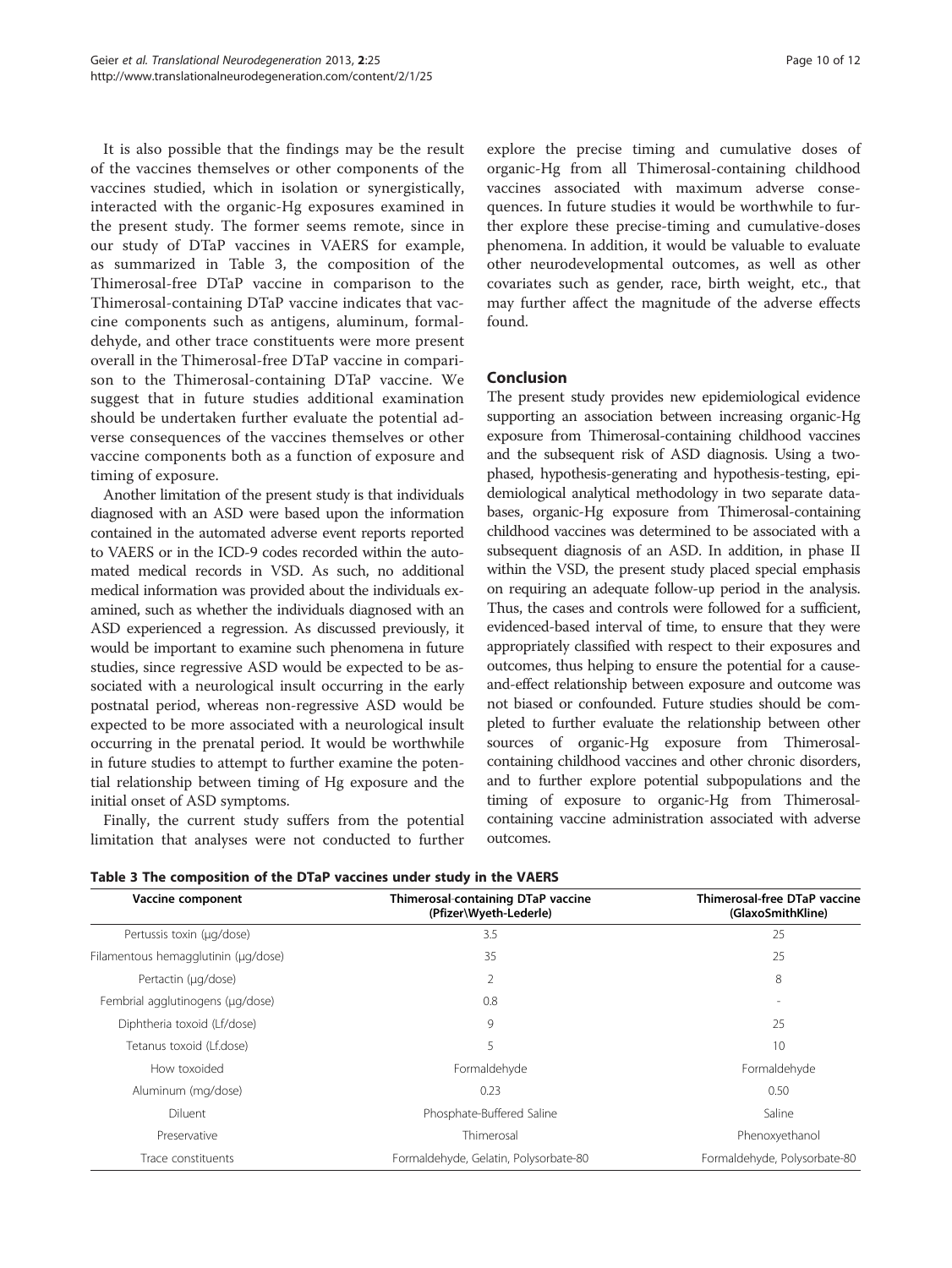<span id="page-10-0"></span>As previously described, routine childhood vaccination is an important public health tool to reduce the morbidity and mortality associated with infectious diseases. However, it is also a public health imperative to end the unnecessary addition of organic-Hg to vaccines in the form of Thimerosal used as a preservative, based on data showing an association between its administration and adverse outcomes.

#### Abbreviations

(ACIP): Advisory Committee on Immunization Practices; (ASD): Autism spectrum disorder; (BSS): Biologics surveillance summaries; (DTaP): Diphtheria-Tetanus-acellular-Pertussis; (IRB): Institutional Review Board; (KPC): Kaiser Permanente Colorado; (KPNW): Kaiser Permanente North-West; (KPNC): Kaiser Permanente Northern California; (Hg): mercury; (NHIS): National Health Interview Survey; (NIP): National Immunization Program; (CDC): US Centers for Disease Control and Prevention; (FDA): US Food and Drug Administration; (VAERS): Vaccine adverse event reporting system; (VSD): Vaccine safety datalink.

#### Competing interests

All of the investigators on the present study have been involved in vaccine/ biologic litigation.

#### Authors' contributions

DG was the main writer and analyzed data, BH was the main computer programmer and reviewed the manuscript structure, ideas and science, JK reviewed the manuscript structure, ideas and science, PG reviewed manuscript structure, ideas, and science, LK edited manuscript structure, and MG evaluated and reviewed manuscript ideas and science. All authors read and approved the final manuscript.

#### Acknowledgements

This study was financially supported by the Dwoskin Family Foundation and the Selz Foundation.

#### Author details

<sup>1</sup>The Institute of Chronic Illnesses Inc, 14 Redgate Ct, Silver Spring, MD, USA. <sup>2</sup>Simpson University, Redding, CA, USA. <sup>3</sup>University of Texas Southwestern Medical Center at Dallas, Dallas, TX, USA. <sup>4</sup>CoMeD Inc, Silver Spring, MD, USA.

#### Received: 12 October 2013 Accepted: 16 December 2013 Published: 19 December 2013

#### References

- 1. Boyle CA, Boulet S, Schieve LA, Cohen RA, Blumberg SJ, Yeargin-Allsopp M, Visser S, Kogan MD: Trends in the prevalence of developmental disabilities in US children, 1997–2008. Pediatrics 2011, 127:1034–1042.
- 2. Autism and Developmental Disabilities Monitoring Network Surveillance Year 2008 Principal Investigators; Centers for Disease Control and Prevention: Prevalence of autism spectrum disorders-Autism and Developmental Disabilities Monitoring Network, 14 sites, United States, 2008. MMWR Surveill Summ 2012, 61:1–19.
- 3. Geier DA, Kern JK, Geier MR: A comparison of the Autism Treatment Evaluation Checklist (ATEC) and the Childhood Autism Rating Scale (CARS) for the quantitative evaluation of autism. J Ment Health Res Intellect Disabil 2013, 6:255–267.
- Geier DA, Kern JK, Geier MR: A prospective cross-sectional cohort assessment of health, physical, and behavioral problems in autism spectrum disorders. Maedica (Buchar) 2012, 7:193–200.
- 5. Kern JK, Geier DA, Sykes LK, Geier MR: Evidence of neurodegeneration in autism spectrum disorder. Transl Neurodegener 2013, 2:17.
- 6. Desoto MC, Hitlan RT: Sorting out the spinning of autism: heavy metals and the question of incidence. Acta Neurobiol Exp (Wars) 2010, 70:165-176.
- 7. Kern JK, Geier DA, Audhya T, King PG, Sykes LK, Geier MR: Evidence of parallels between mercury intoxication and the brain pathology in autism. Acta Neurobiol Exp (Wars) 2012, 72:113–153.
- 8. Geier DA, King PG, Sykes LK, Geier MR: A comprehensive review of mercury provoked autism. Indian J Med Res 2008, 128:383–411.
- Kern JK, Haley BE, Geier DA, Sykes LK, King PG, Geier MR: Thimerosal exposure and the role of sulfation chemistry and thiol availability in autism. Int J Environ Res Public Health 2013, 10:3771–3800.
- 10. Ball LK, Ball R, Pratt RD: An assessment of Thimerosal use in childhood vaccines. Pediatrics 2001, 107:1147–1154.
- 11. Singleton JA, Lloyd JC, Mootrey GT, Salive ME, Chen RT: An overview of the vaccine adverse event reporting system (VAERS) as a surveillance system. VAERS Working Group. Vaccine 1999, 17:2908–2917.
- 12. Geier DA, Geier MR: A review of the vaccine adverse event reporting system database. Expert Opin Pharmacother 2004, 5:691–698.
- 13. Chen RT, DeStefano F, Davis RL, Jackson LA, Thompson RS, Mullooly JP, Black SB, Shinefield HR, Vadheim CM, Ward JI, Marcy SM: The vaccine safety datalink: immunization research in health maintenance organizations in the USA. Bull World Health Organ 2000, 78:186-194.
- 14. Chen RT, Glasser JW, Rhodes PH, Davis RL, Barlow WE, Thompson RS Mullooly JP, Black SB, Shinefield HR, Vadheim CM, March SM, Ward JI, Wise RP, Wassilak SG, Hadler SC: Vaccine Safety Datalink project: a new tool for improving vaccine safety monitoring in the United States. The Vaccine Safety Datalink Team. Pediatrics 1997, 99:765-773.
- 15. Wassilak SG, Glasser JW, Chen RT, Hadler SC: Utility of large-linked databases in vaccine safety, particularly in distinguishing independent and synergistic effects. The Vaccine Safety Datalink Investigators. Ann N Y Acad Sci 1995, 754:377-382.
- 16. Ellenberg SS, Braun MM: Monitoring the safety of vaccines: assessing the risks. Drug Saf 2002, 25:145–152.
- 17. Varricchio F, Iskander J, Destefano F, Ball R, Pless R, Braun MM, Chen RT: Understanding vaccine safety information from the vaccine adverse event reporting system. Pediatr Infect Dis J 2004, 23:287-294.
- 18. Iskander J, Pool V, Zhou W, English-Bullard R: VAERS Team. Data mining in the US using the vaccine adverse event reporting system. Drug Saf 2006, 29:375–384.
- 19. Pertussis vaccination: use of acellular pertussis vaccines among infants and young children. Recommendations of the Advisory Committee on Immunization Practices. MMWR Recomm Rep 1997, 46:1–25.
- 20. Hepatitis B virus: a comprehensive strategy for eliminating transmission in the United States through universal childhood vaccination. Recommendations of the Immunization Practices Advisory Committee (ACIP). MMWR Recomm Rep 1991, 40:1–25.
- 21. Clarkson TW, Nordberg GF, Sager PR: Reproductive and developmental toxicity of metals. Scan J Work Environ Health 1985, 11:145-154.
- 22. Burbacher TM, Shen DD, Liberato N, Grant KS, Cernichiari E, Clarkson T: Comparison of blood and brain mercury levels in infant monkeys exposed to methylmercury or vaccines containing Thimerosal. Environ Health Perpsect 2005, 113:1015–1021.
- 23. Rodrigues JL, JM S i, Batista BL, Souza SS, Barbosa F Jr: Identification and distribution of mercury species in rat tissues following administration of Thimerosal or methylmercury. Arch Toxicol 2010, 84:891–896.
- 24. Zimmermann LT, Santos DB, Naime AA, Leal RB, Dorea JG, Barbosa F Jr, Aschner M, Rocha JB, Farina M: Comparative study on methyl- and ethylmercuryinduced toxicity in C6 glioma cells and the potential role of LAT-1 in mediating mercurial-thiol complexes uptake. Neurotoxicology 2013, 38:1–8.
- 25. Geier DA, King PG, Geier MR: Mitochondrial dysfunction, impaired oxidative-reduction activity, degeneration, and death in human neuronal and fetal cells induced by low-level exposure to Thimerosal and other metal compounds. Toxicol Environ Chem 2009, 91:735–749.
- 26. Young HA, Geier DA, Geier MR: Thimerosal exposure in infants and neurodevelopmental disorders: an assessment of computerized medical records in the Vaccine Safety Datalink. J Neurol Sci 2008, 271:110–118.
- 27. Gallagher CM, Goodman MS: Hepatitis B vaccination of male neonates and autism diagnosis, NHIS 1997-2002. J Toxicol Environ Health A 2010, 73:1665–1677.
- 28. Geier DA, Geier MR: A meta-analysis epidemiological assessment of neurodevelopmental disorders following vaccines administered from 1994 through 2000 in the United States. Neuro Endocrinol Lett 2006, 27:401–413.
- 29. Hviid A, Stellfeld M, Wohlfahrt J, Melbye M: Association between Thimerosal-containing vaccine and autism. JAMA 2003, 290:1763-1766.
- 30. Andrews N, Miller E, Grant A, Stowe J, Osborne V, Taylor B: Thimerosal exposure in infants and developmental disorders: a retrospective cohort study in the United Kingdom does not support a causal association. Pediatrics 2004, 114:584–591.